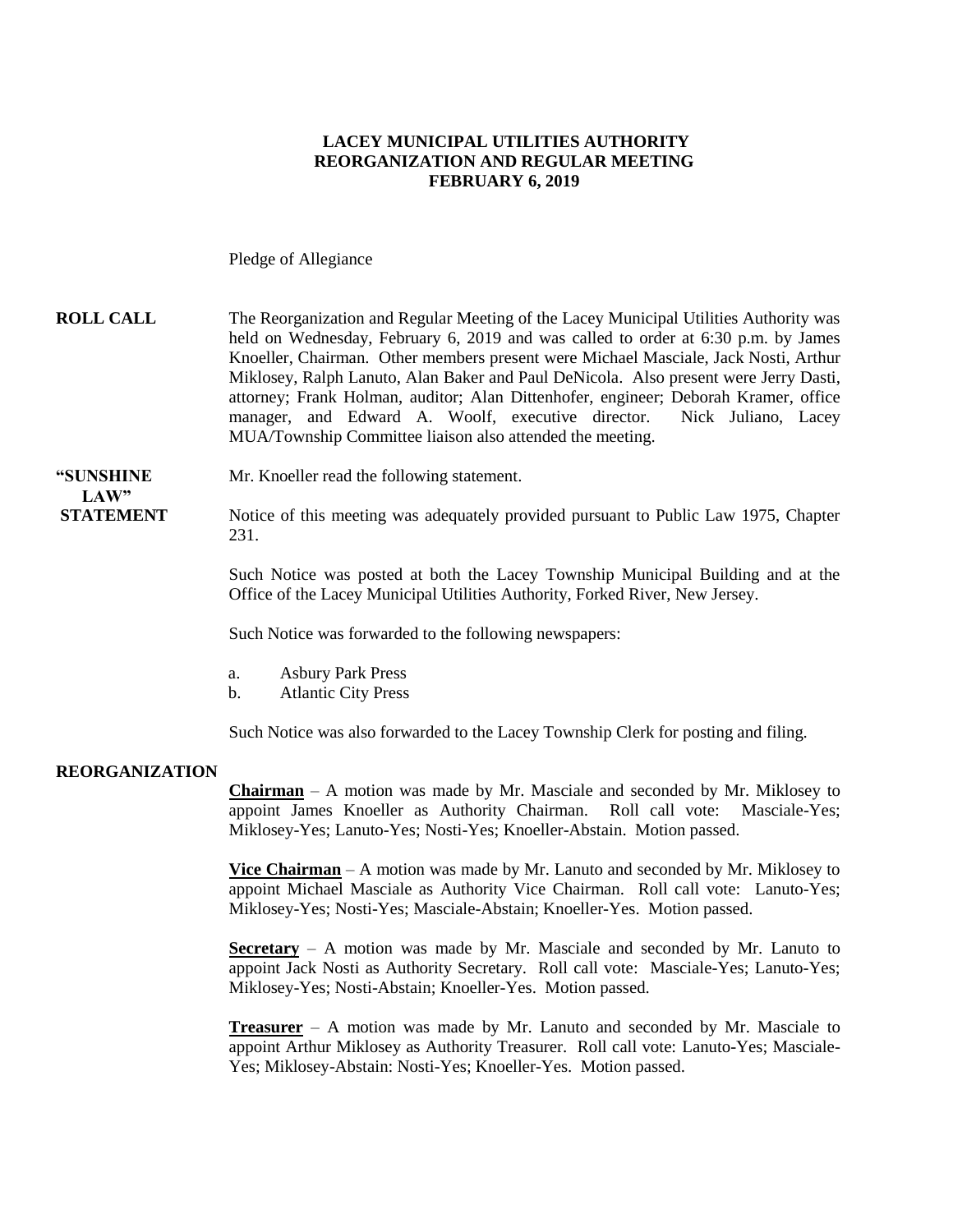## **COMMITTEE**

**APPOINTMENTS**Mr. Knoeller stated he will make the Committee Appointments at the next meeting.

### **RESOLUTION NO. 2019-08- AUTHORIZE REGULAR MEETING SCHEDULE**

A motion was made by Mr. Nosti and seconded by Mr. Miklosey to adopt *Resolution No. 2019-08, Resolution of the Lacey Municipal Utilities Authority, County of Ocean, State of New Jersey*, *Authorizing Regular Meeting Schedule.* Roll call vote: Nosti-Yes; Miklosey-Yes; Lanuto-Yes; Masciale-Yes; Knoeller-Yes. Motion passed.

## **PROFESSIONAL**

**APPOINTMENTS** Mr. Woolf stated the administrative staff of the Authority received and reviewed the submissions of qualifications for professional service contracts. The Fair and Open process was utilized in determining the most qualified professionals; therefore, he recommends the following professionals be appointed to the Lacey Municipal Utilities Authority.

> **RESOLUTION NO. 2019-09 - APPOINT ENGINEER – REMINGTON AND VERNICK ENGINEERS** - A motion was made by Mr. Nosti and seconded by Mr. Miklosey to adopt *Resolution No. 2019-09, Resolution of the Lacey Municipal Utilities Authority, County of Ocean, State of New Jersey, Appointing the Firm Remington and Vernick Engineers as Authority Consulting Engineers*. Roll call vote: Nosti-Yes; Miklosey-Yes; Lanuto-Yes; Masciale-Yes; Knoeller-Yes. Motion passed.

> **RESOLUTION NO. 2019-10 – APPOINT ATTORNEY – JERRY J. DASTI OF THE FIRM DASTI, MURPHY, McGUCKIN, ULAKY, KOUTSOURIS & CONNORS, P.C.** – A motion was made by Mr. Masciale and seconded by Mr. Miklosey to adopt *Resolution No. 2019-10, Resolution of the Lacey Municipal Utilities Authority, County of Ocean, State of New Jersey, Appointing Jerry J. Dasti of the Firm Dasti, Murphy*, *McGuckin, Ulaky, Koutsouris & Connors as Authority Attorney*. Roll call vote: Masciale-Yes; Miklosey-Yes; Lanuto-Yes; Nosti-Yes; Knoeller-Yes. Motion passed.

> **RESOLUTION NO. 2019-11 – APPOINT AUDITOR – FRANK B. HOLMAN OF THE FIRM HOLMAN, FRENIA & ALLISON, PC** – A motion was made by Mr. Miklosey and seconded by Mr. Nosti to adopt *Resolution No. 2019-11, Resolution of the Lacey Municipal Utilities Authority, County of Ocean, State of New Jersey, Appointing Frank B. Holman, III, of the Firm Holman, Frenia, & Allison P.C as Authority Auditor*. Roll call vote: Miklosey-Yes; Nosti-Yes; Lanuto-Yes; Masciale-Yes; Knoeller-Yes. Motion passed.

> **RESOLUTION NO. 2019-12 – APPOINT CONFLICT ATTORNEY – RICHARD D. MEINDERS, P.C.** – A motion was made by Mr. Nosti and seconded by Mr. Masciale to adopt *Resolution No. 2019-12, Resolution of the Lacey Municipal Utilities Authority, County of Ocean, State of New Jersey*, *Appointing Richard D. Meinders, P.C. as Authority Conflict Attorney.* Roll call vote: Nosti-Yes; Masciale-Yes; Lanuto-Yes; Miklosey-Yes; Knoeller-Yes. Motion passed.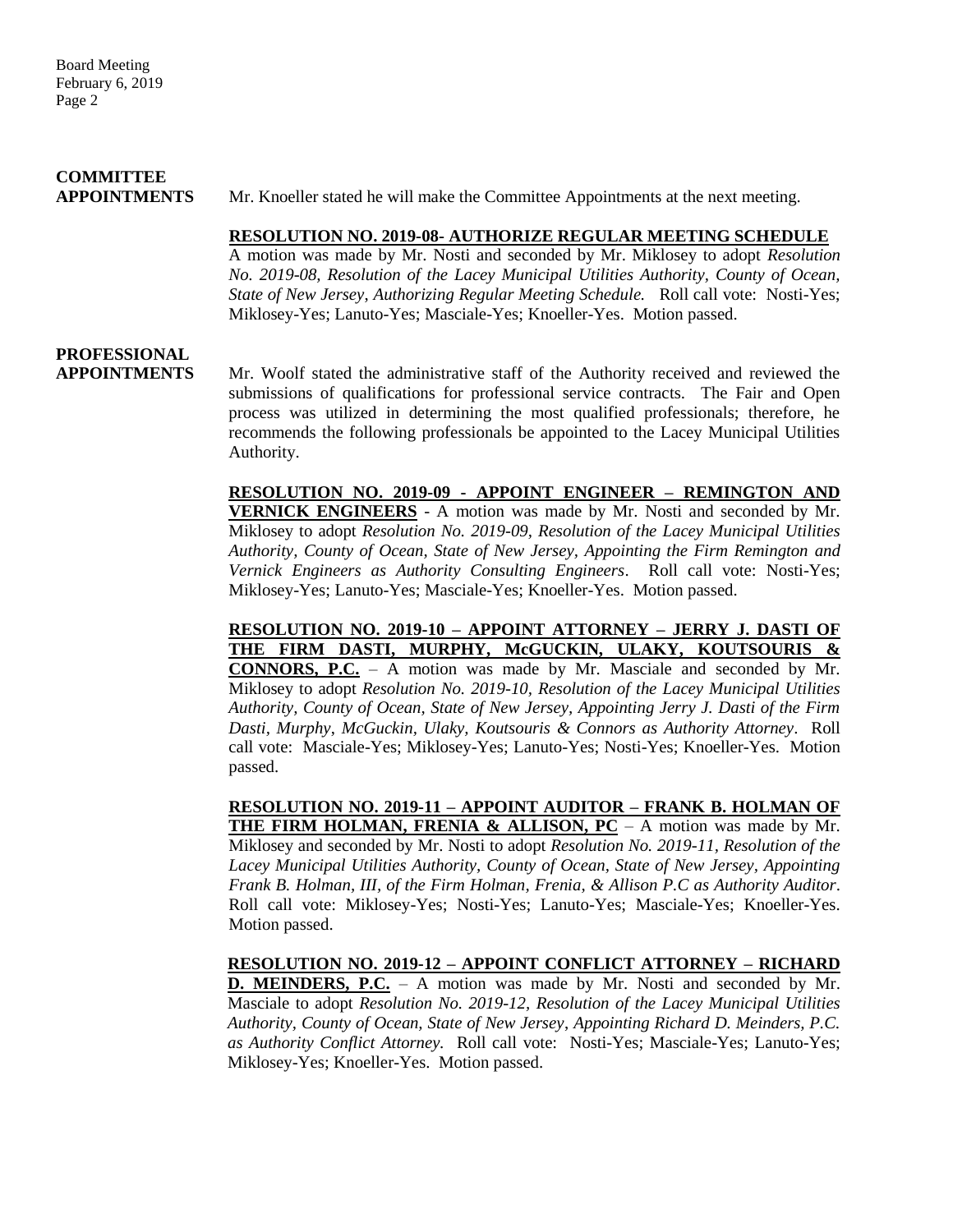### **RESOLUTION NO. 2019-13 – APPOINT LABOR COUNSEL – JERRY J. DASTI OF THE FIRM DASTI, MURPHY, MCGUCKIN, ULAKY, KOUTSOURIS &**

**CONNORS** – A motion was made by Mr. Masciale and seconded by Mr. Nosti to adopt *Resolution No. 2019-13, Resolution of the Lacey Municipal Utilities Authority, County of Ocean, State of New Jersey, Appointing Jerry J. Dasti, Esq. of the firm Dasti, Murphy, McGuckin, Ulaky, Koutsouris & Connors, P.C. as Authority Labor Counsel*. Roll call vote: Masciale-Yes; Nosti-Yes; Lanuto-Yes; Miklosey-Yes; Knoeller-Yes. Motion passed.

**RESOLUTION NO. 2019-14 – APPOINT BOND COUNSEL - GLUCK WALRATH, LLP** – A motion was made by Mr. Nosti and seconded by Mr. Lanuto to adopt *Resolution No. 2019-14, Resolution of the Lacey Municipal Utilities Authority, County of Ocean, State of New Jersey, Appointing Gluck Walrath, LLP as Authority Bond Counsel.* Roll call vote: Nosti-Yes; Lanuto-Yes; Miklosey-Yes; Masciale-Yes; Knoeller-Yes. Motion passed.

**RESOLUTION NO. 2019-15 – APPOINT RISK MANAGEMENT CONSULTANT CONNOR STRONG COMPANIES, INC.** – A motion was made by Mr. Nosti and Miklosey and seconded by Mr. Lanuto to adopt *Resolution No. 2019-15, Resolution of the Lacey Municipal Utilities Authority, County of Ocean, State of New Jersey, Appointing Connor Strong Companies, Inc. as Authority Risk Management Consultant.*  Roll call vote: Nosti-Yes; Miklosey-Yes; Lanuto-Yes; Masciale-Yes; Knoeller-Yes. Motion passed

**RESOLUTION NO. 2019-16 – APPOINT PUBLIC AGENCY COMPLIANCE OFFICER – EDWARD A. WOOLF** - A motion was made by Mr. Masciale and seconded by Mr. Miklosey to adopt *Resolution No. 2019-16, Resolution of the Lacey Municipal Utilities Authority, County of Ocean, State of New Jersey, Appointing Edward A. Woolf as Public Agency Compliance Officer, P.L. 1975, c. 127*. Roll call vote: Masciale-Yes; Miklosey-Yes; Lanuto-Yes; Nosti-Yes; Knoeller-Yes. Motion passed.

**RESOLUTION NO. 2019-17 – APPOINT PERSONNEL OFFICER – EDWARD A. WOOLF** – A motion was made by Mr. Nosti and seconded by Mr. Miklosey to adopt *Resolution No. 2019-17, Resolution of the Lacey Municipal Utilities Authority, County of Ocean, State of New Jersey, Appointing Edward A. Woolf as Personnel Officer*. Roll call vote: Nosti-Yes; Miklosey-Yes; Lanuto-Yes; Masciale-Yes; Knoeller-Yes. Motion passed.

**RESOLUTION NO. 2019-18 – APPOINT FUND COMMISSIONERS AND ALTERNATE FUND COMMISSIONER TO THE NEW JERSEY UTILITY AUTHORITIES JOINT INSURANCE FUND** – A motion was made by Mr. Masciale and seconded by Mr. Miklosey to adopt *Resolution No. 2019-18, Resolution of the Lacey Municipal Utilities Authority, County of Ocean, State of New Jersey, Appointing Fund Commissioners and Alternate Fund Commissioner for the New Jersey Utilities Authorities Joint Insurance Fund*. Roll call vote: Masciale-Yes; Miklosey-Yes; Lanuto-Yes; Nosti-Yes; Knoeller-Yes. Motion passed.

**RESOLUTION NO. 2019-19 – APPOINT COMPANY PHYSICIAN – FORKED RIVER MEDICAL SPECIALISTS, P.A.** – A motion was made by Mr. Nosti and seconded by Mr. Miklosey to adopt *Resolution No. 2019-19, Resolution of the Lacey*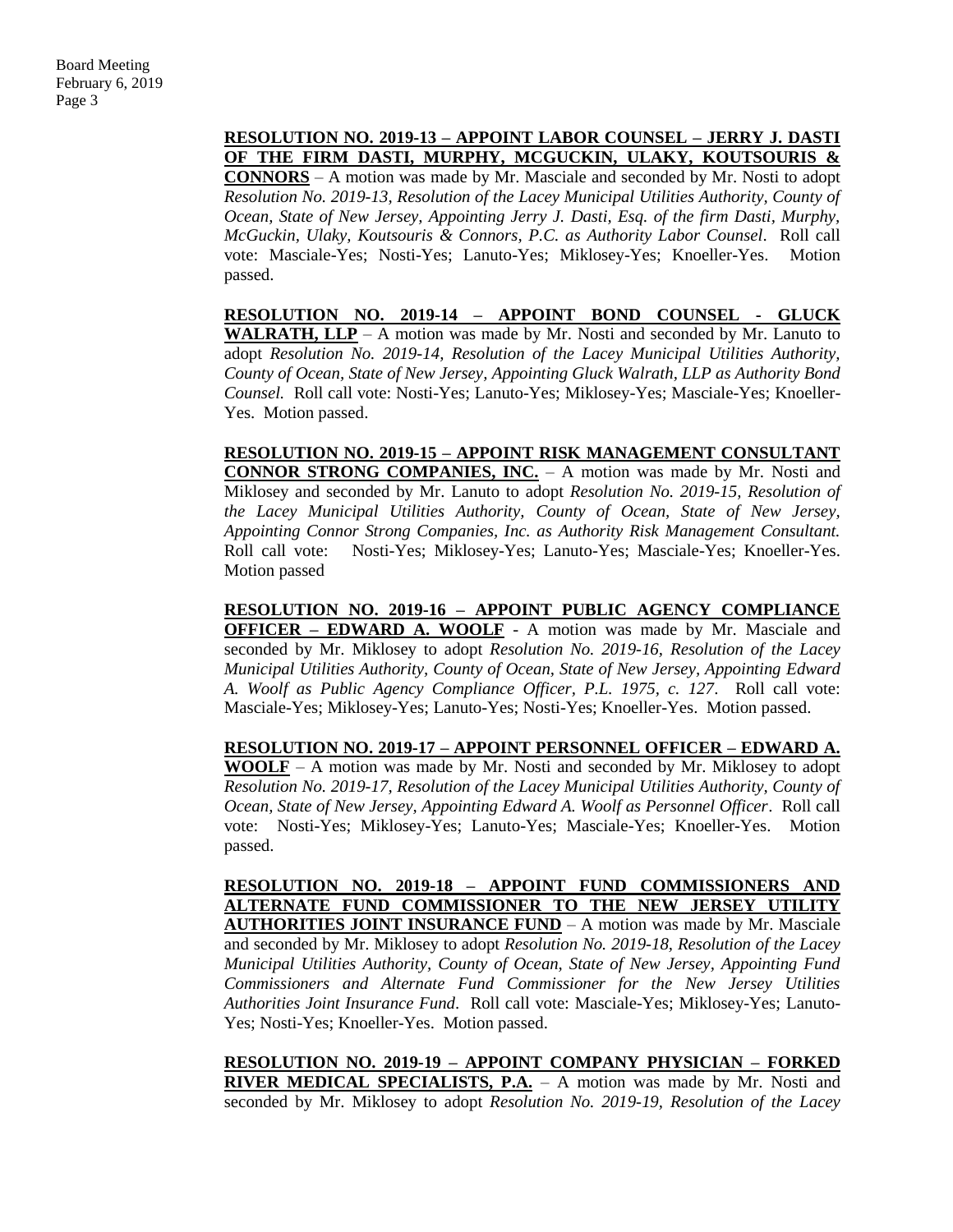*Municipal Utilities Authority, County of Ocean, State of New Jersey, Appointing Forked River Medical Specialists, P.A. as Company Physician*. Roll call vote: Nosti-Yes; Miklosey-Yes; Lanuto-Yes; Masciale-Yes; Knoeller-Yes. Motion passed.

**RESOLUTION NO. 2019-20 – APPOINT COMPUTER CONSULTANT – CSI COMPUTERS** – A motion was made by Mr. Nosti and seconded by Mr. Lanuto to adopt *Resolution No. 2019-20, Resolution of the Lacey Municipal Utilities Authority, County of Ocean, State of New Jersey, Appointing CSI Consultants Computer Consultant.* Roll call vote: Nosti-Yes; Lanuto-Yes; Miklosey-Yes; Masciale-Yes; Knoeller-Yes. Motion passed.

**RESOLUTION NO. 2019-21 – APPOINT COMPANY ACCOUNTING CONSULTANT - WILLIAM E. ANTONIDES AND COMPANY**– A motion was made by Mr. Nosti and seconded by Mr. Miklosey to adopt *Resolution No. 2019-21, Resolution of the Lacey Municipal Utilities Authority, County of Ocean, State of New Jersey, Appointing William E. Antonides and Company as Accounting Consultant.* Roll call vote: Nosti-Yes; Miklosey-Yes; Lanuto-Yes; Masciale-Yes; Knoeller-Yes. Motion passed.

**RESOLUTION NO. 2019-22 – APPOINT FINANCIAL ADVISOR – ACACIA FINANCIAL** – A motion was made by Mr. Masciale and seconded by Mr. Miklosey to adopt *Resolution No. 2019-22, Resolution of the Lacey Municipal Utilities Authority, County of Ocean, State of New Jersey, Appointing Acacia Financial Group.* Roll call vote: Masciale-Yes; Miklosey-Yes; Lanuto-Yes; Nosti-Yes; Knoeller-Yes. Motion passed.

# **APPROVAL**

**OF MINUTES Regular Meeting of January 9, 2019 -** A motion was made by Mr. Masciale and seconded by Mr. Miklosey to approve the minutes of the Regular Meeting of January 9, 2019. Roll call vote: Masciale-Yes; Miklosey-Yes; Lanuto-Yes; Nosti-Yes; Knoeller-Yes. Motion passed.

### **EXECUTIVE DIRECTOR'S**

**REPORT Cash Balance Report - Period Ending December 31, 2018** - Mr. Woolf summarized the cash balances for period ending December 31, 2018 as follows: Total cash balance for the unrestricted accounts were \$9,474,219.12, with earnings of \$10,027.14. Total cash balance for the restricted accounts held by the trustee were \$2,685,225.63, with earnings of \$8,435.74. Current period interest on the restricted and unrestricted accounts was \$18,462.88. Year-to-date earnings on all interest bearing accounts were \$190,042.51.

> **Resolution 2019-05 – Execute Interlocal Agreement with North Jersey Wastewater Cooperative Pricing System** – On recommendation by the executive director, a motion was made by Mr. Nosti and seconded by Mr. Miklosey to adopt *Resolution 2019-05, Resolution of the Lacey Municipal Utilities Authority, County of Ocean, State of New Jersey, Authorizing Execution of Interlocal Agency Agreement with North Jersey Wastewater Cooperative Pricing System, Concerning a Cooperative Pricing Program.*  Roll call vote: Nosti-Yes; Miklosey-Yes; Lanuto-Yes; Masciale-Yes; Knoeller-Yes. Motion passed.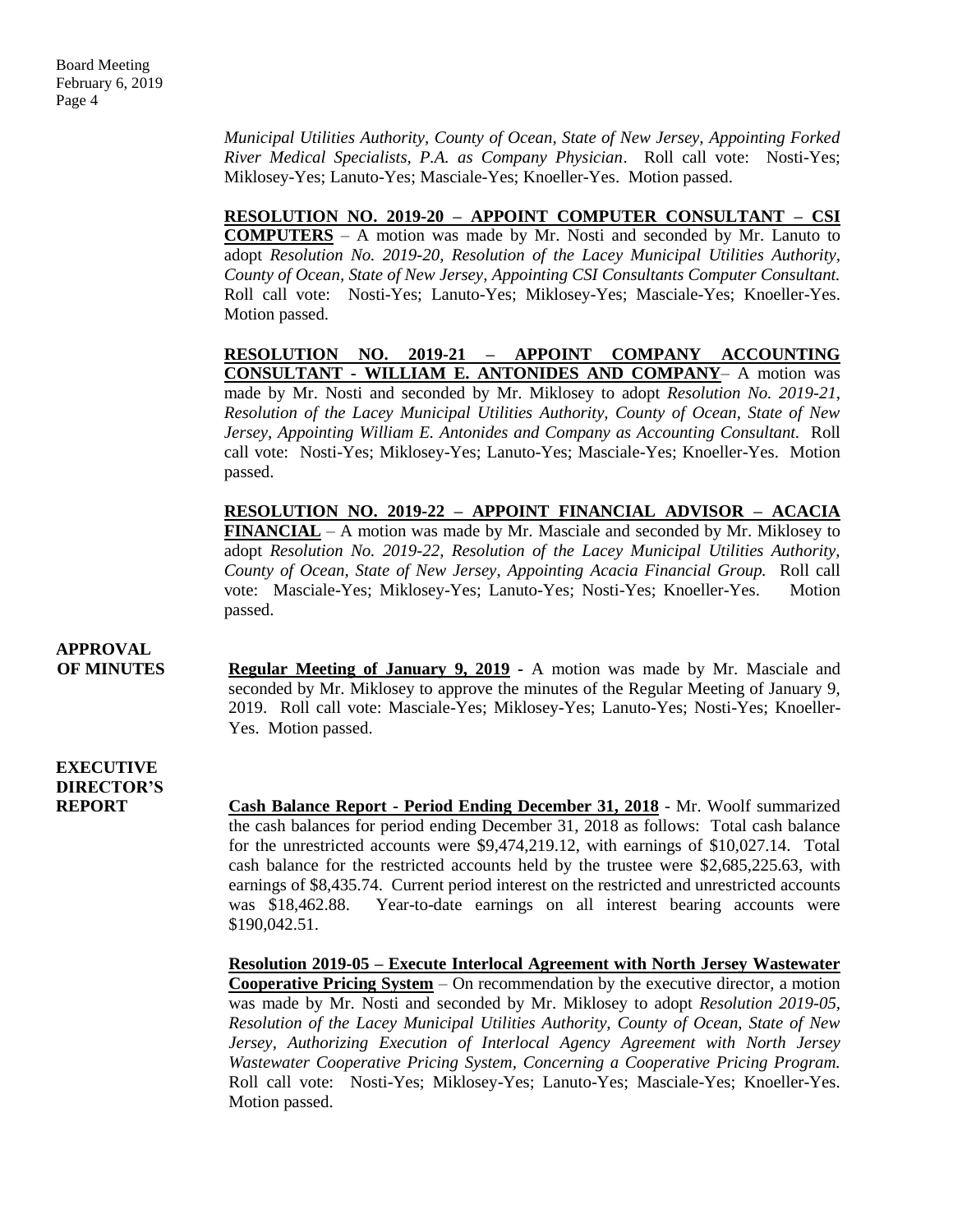**Resolution 2019-06 – Award Contract - Water Treatment Chemical Supplies** – On recommendation by the executive director, a motion was made by Mr. Miklosey and seconded by Mr. Masciale to adopt *Resolution 2019-06, Resolution of the Lacey Municipal Utilities Authority, County of Ocean, State of New Jersey, Awarding Contract for Supply of Water Treatment Chemical Supplies for 2019.* Roll call vote: Miklosey-Yes; Masciale-Yes; Lanuto-Yes; Nosti-Yes; Knoeller-Yes. Motion passed.

**Water Meter Bids** – Mr. Woolf requested authorization to advertise and receive bids for water meters and associated material 2019. A motion was made by Mr. Masciale and seconded by Mr. Miklosey authorizing advertisement to receive bids for water meters and associated material 2019. Roll call vote: Masciale-Yes; Miklosey-Yes; Lanuto-Yes; Nosti-Yes; Knoeller-Yes. Motion passed.

**Repainting of Water Tower #1** - Mr. Woolf requested authorization to advertise and receive bids for repainting of water tower #1. A motion was made by Mr. Nosti and seconded by Mr. Miklosey authorizing advertisement to receive bids for repainting of water tower #1. Roll call vote: Nosti-Yes; Miklosey-Yes; Lanuto-Yes; Masciale-Yes; Knoeller-Yes. Motion passed.

# **BUSINESS**

**REPORT** The business report was submitted for review.

## **ENGINEER'S**

**REPORT Resolution 2019-07 – Permit to Operate – Sewer and Water System – Sea Breeze at Lacey** – On recommendation by the Authority's engineer, a motion was made by Mr. Masciale and seconded by Mr. Nosti to adopt *Resolution 2019-07, Resolution of the Lacey Municipal Utilities Authority, County of Ocean, State of New Jersey, Authorizing Permit to Operate – Sewer and Water System – Sea Breeze at Lacey, Section 2, Phase 2G (2nd Partial) - Ambermist Way, Gladstone Street; Phase 2H – Ambermist Way, Farnham Ct., Erinbrook Ct., Block 1901.17, 1901.21, 1901.22, Various Lots.* Roll call vote: Masciale-Yes; Nosti-Yes; Lanuto-Yes; Miklosey-Yes; Knoeller-Yes. Motion passed.

> **New Administration Building** – Mr. Dittenhofer stated the new administration building punch list items will be complete within the month.

# **ATTORNEY'S**

**REPORT Lacey Family Apartments** – Mr. Dasti stated his office reviewed and revised the proposed Resolution authorizing a release of the Performance Bond and acceptance of the Maintenance Bond.

> **M & T at Lacey** – Mr. Dasti stated his office reviewed correspondence regarding final water and sewer compliance.

> **OPRA Requests** – Mr. Dasti stated his office reviewed OPRA request submitted to the Authority.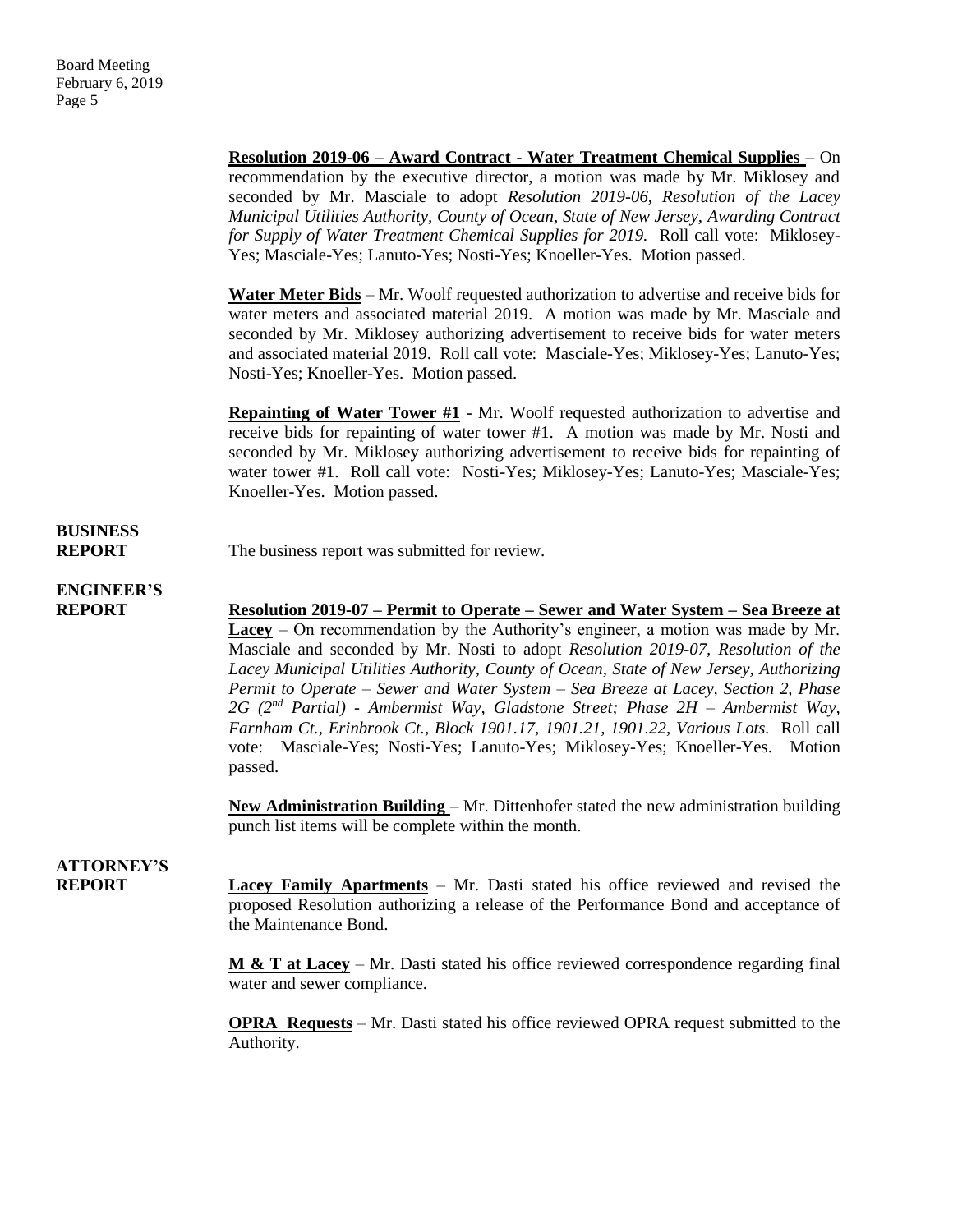**Joey Harrison Restaurant** – Mr. Dasti stated his office provided correspondence to the Authority regarding the Shared Services Agreement with the Township. It is his understanding the Township is voiding the Shared Services Agreement.

# **AUDITOR'S**

**REPORT Accountant's Status Report – Month Ended December 31, 2018** – Mr. Holman reported sewer and water revenues had a favorable variance for the month and year-todate. Sewer and water expenses had a favorable variance for the month and year-to-date. Sewer and water user charges had an unfavorable variance for the month and year-todate.

Mr. Holman recommends the Authority's connection fee calculations be updated.

### **CORRESPONDENCE**

**Katherine Torres, Foxhollow Dr.** – Requesting relief of utility bill, due to high usage due to irrigation system. Since the customer is a new homeowner, and was unaware of the irrigation meter, a motion was made by Mr. Miklosey and seconded by Mr. Nosti to grant a one-time credit adjustment on the sewer charges in the amount of \$432.59 (68,000 gallons). Roll call vote: Miklosey-Yes; Nosti-Yes; Lanuto-Yes; Masciale-Yes; Knoeller-Yes. Motion passed.

**Margaret Gross, Donald Street** – Requesting relief of utility bill, due to toilet leak. Since the basis of the excessive usage was due to a toilet issue, a waiver of the service charges could not be supported. A motion was made by Mr. Nosti and seconded by Mr. Miklosey to offer customer a payment plan to pay outstanding utility bill. Roll call vote: Nosti-Yes; Miklosey-Yes; Lanuto-Yes; Masciale-Yes; Knoeller-Yes. Motion passed.

**Mr. & Mrs. Bradbury, Wallace Ave.** – Requesting relief of utility bill, due to toilet leak. Since the basis of the excessive usage was due to a toilet issue, a waiver of the service charges could not be supported. A motion was made by Mr. Nosti and seconded by Mr. Miklosey to offer customer a payment plan to pay outstanding utility bill. Roll call vote: Nosti-Yes; Miklosey-Yes; Lanuto-Yes; Masciale-Yes; Knoeller-Yes. Motion passed.

**OLD**

**BUSINESS Resolution 2019-03 – Salary Increases for Non-Union Employees -** Secretary Nosti executed Resolution 2019-03, establishing salary increases for non-union, non-contract employees of the Lacey Municipal Utilities Authority.

> **Resolution 2019-01 – Legal Opinions (Revised)** – Secretary Nosti executed Resolution 2019-01, directing the manner in which legal opinions shall be secured from the Authority Counsel.

# **NEW**

```
There was no new business to discuss.
```
### **PUBLIC BUSINESS/**

**COMMENT Ron Biava, Sail Drive** – Mr. Biava stated he is a trustee of the Lacey Education Foundation. He gave a presentation to the Board on the Foundation explaining they are non-profit and are looking for individual donations to put towards chrome book carts for the students of Lacey Township. The carts act as a battery charging system for the